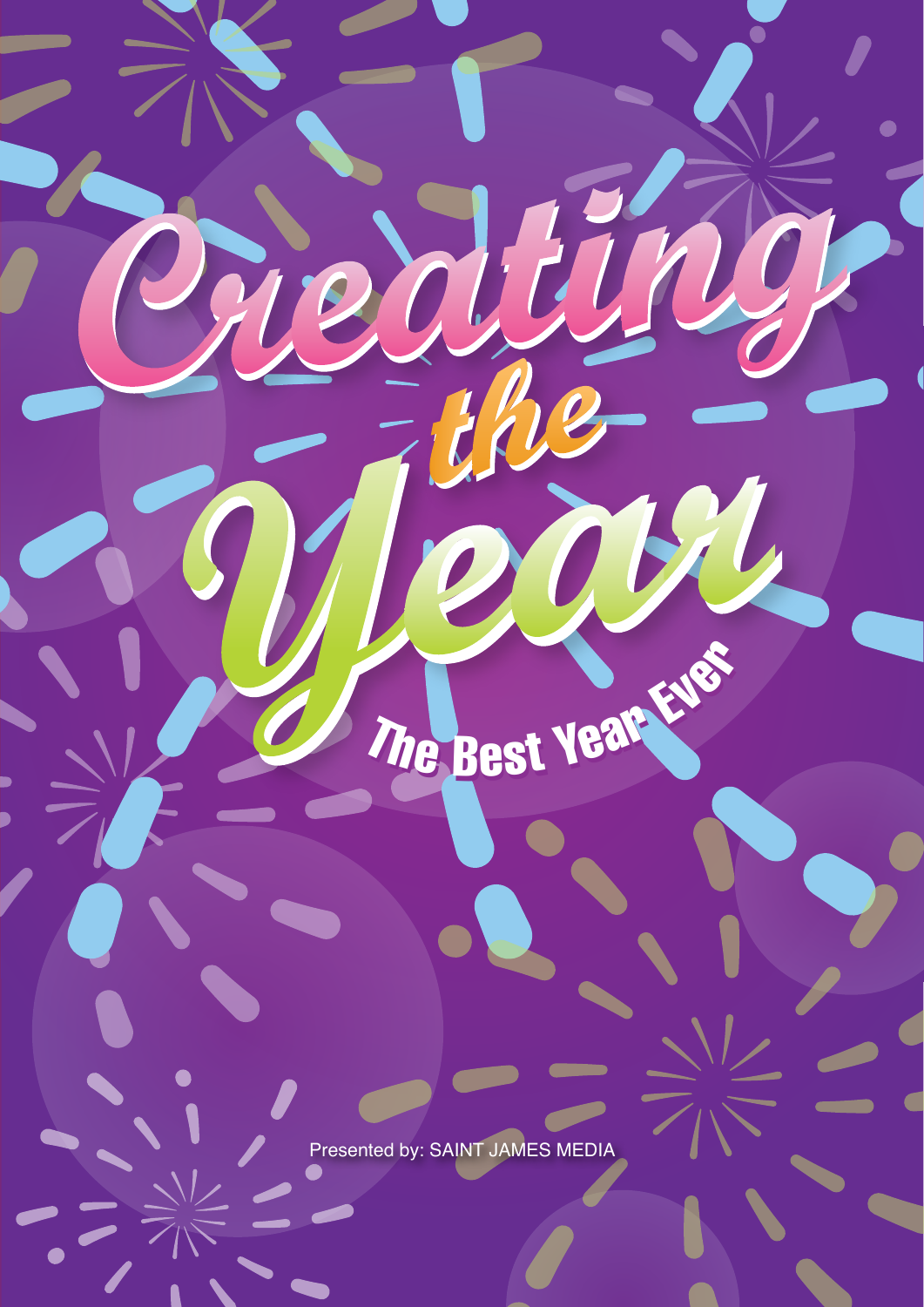We often go year after year, month after month, and minute after minute without giving real thought to what direction we are headed in.

**ANNANNAN** 

Today's workshop is an opportunity for us to seriously look at, where we are and where we are headed for the year. We will address the questions: What do I want to accomplish this year? What am I creating? What am I building? Is my environment sufficient to achieve these and other results? Am I serious or just hoping for the best?

It is time to shift yourself and truly live your life to its fullest. Pursuing only that which is aligned with your purpose? Oh yeah, we all have a purpose and today we will distinguish yours. Just Imagine:

## Instant Transformation

What if your life was suddenly changed? How would you feel if your destiny was one day – exchanged? NANA PROPINSI

How long does each moment last? How would your life be if you rewrote your past?

Could life be more than it seems? What if you become something more- on the way to your dreams?

> Can you undo the things you've done? Just how and when is a new life begun?

Are such transformations true? What if you awoke and everything was new?

What would you do or say? What if your moment of transformation happened  $-$  today?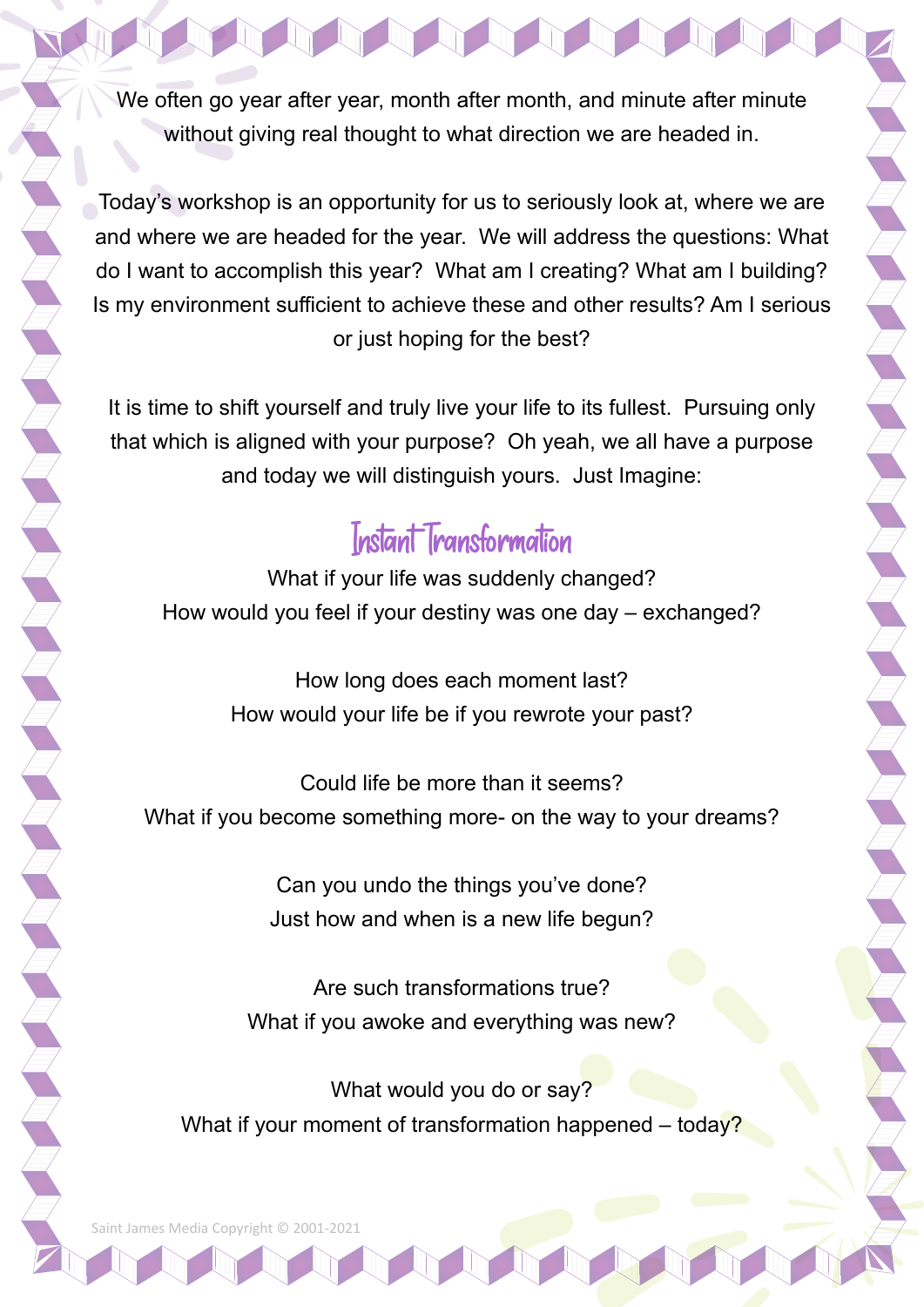Before we can create this year, we must complete last year. By complete, it does not necessarily mean what we finished, but rather - what did we accomplish? In other words, what do you want to say goodbye to? What did you say you wanted to do? What did you do? What do we want to acknowledge? What are our regrets, resentments, disappointments, missed opportunities? Also, we want to acknowledge any failures. Failure is your access to success. The greatest of leaders, doctors, lawyers, parents, and any other profession you can name got good because of the willingness to embrace and include the failures, the things that don't work are as much an access to success as the things that do. Take a moment to look back and reflect.

**AAAAAAAA** 

#### **Accomplishments:**

## **Failures:**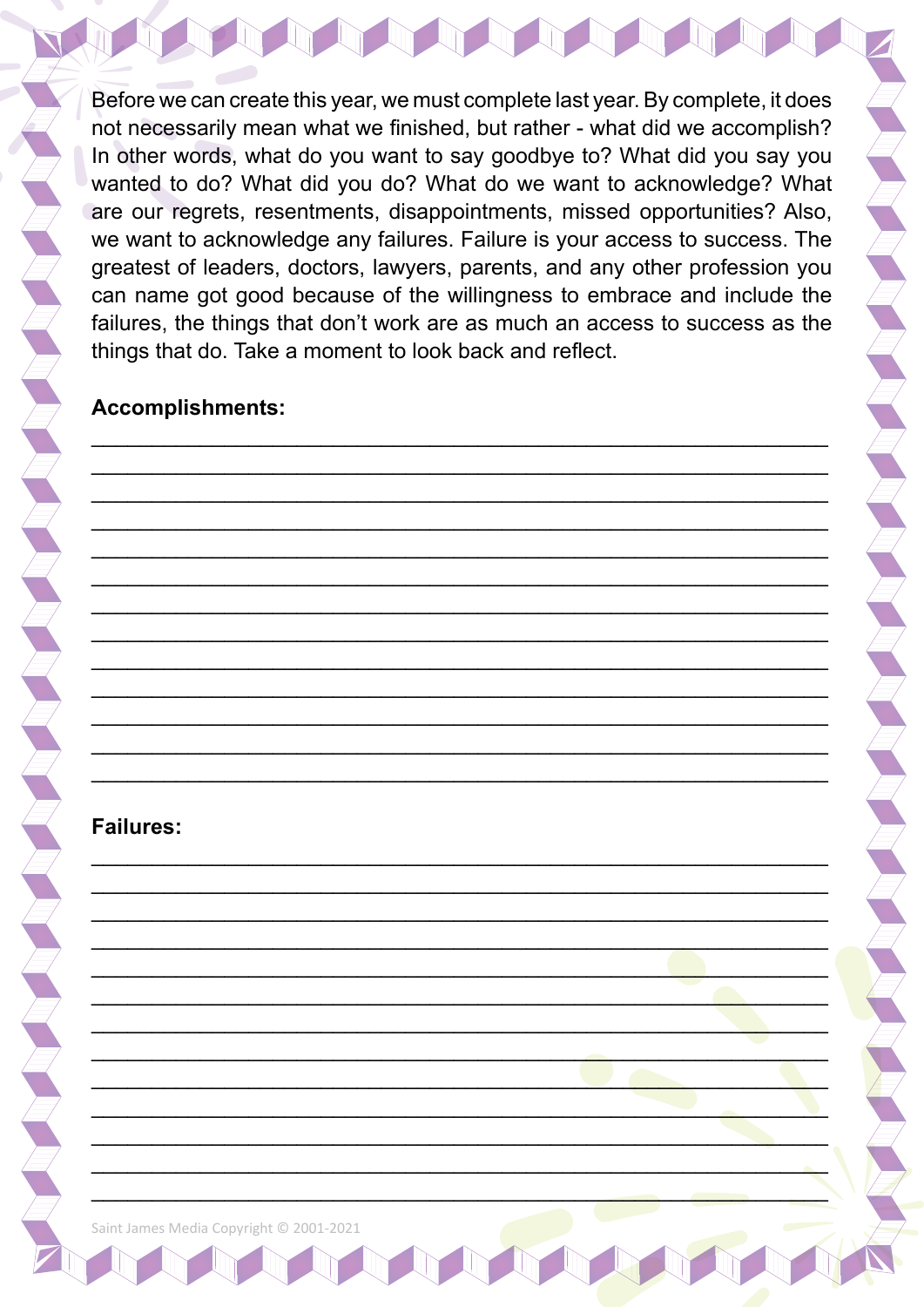Regrets, Resentments, Disappointments:

**MANAMANA** 

## **Missed Opportunities:**

Anything else that you wish to acknowledge:

Create a Statement of Acknowledgement, Completion, and Say Goodbye to the Year: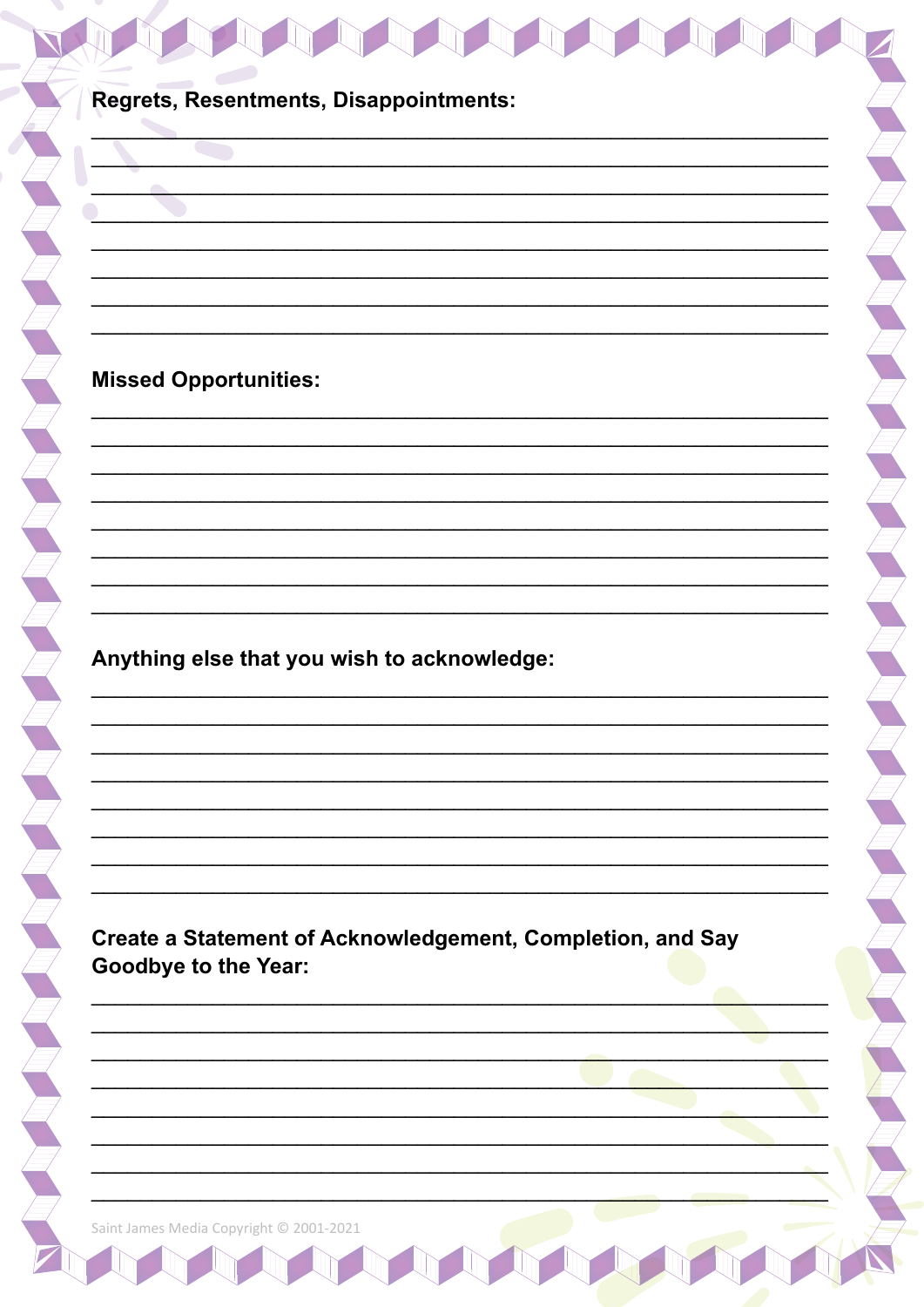What are Your Top Five Goals for This Year:

1. \_\_\_\_\_\_\_\_\_\_\_\_\_\_\_\_\_\_\_\_\_\_\_\_\_\_\_\_\_\_\_\_\_\_\_\_\_\_\_\_\_\_\_\_\_\_\_\_\_\_\_\_\_\_\_\_  $\mathcal{L}=\mathcal{L}=\mathcal{L}=\mathcal{L}=\mathcal{L}=\mathcal{L}=\mathcal{L}=\mathcal{L}=\mathcal{L}=\mathcal{L}=\mathcal{L}=\mathcal{L}=\mathcal{L}=\mathcal{L}=\mathcal{L}=\mathcal{L}=\mathcal{L}=\mathcal{L}=\mathcal{L}=\mathcal{L}=\mathcal{L}=\mathcal{L}=\mathcal{L}=\mathcal{L}=\mathcal{L}=\mathcal{L}=\mathcal{L}=\mathcal{L}=\mathcal{L}=\mathcal{L}=\mathcal{L}=\mathcal{L}=\mathcal{L}=\mathcal{L}=\mathcal{L}=\mathcal{L}=\mathcal{$  $\overline{\phantom{a}}$  , and the contribution of the contribution of the contribution of the contribution of the contribution of the contribution of the contribution of the contribution of the contribution of the contribution of the 2. \_\_\_\_\_\_\_\_\_\_\_\_\_\_\_\_\_\_\_\_\_\_\_\_\_\_\_\_\_\_\_\_\_\_\_\_\_\_\_\_\_\_\_\_\_\_\_\_\_\_\_\_\_\_\_\_  $\overline{\phantom{a}}$  , and the contribution of the contribution of the contribution of the contribution of the contribution of the contribution of the contribution of the contribution of the contribution of the contribution of the  $\overline{\phantom{a}}$  , and the contribution of the contribution of the contribution of the contribution of the contribution of the contribution of the contribution of the contribution of the contribution of the contribution of the 3. \_\_\_\_\_\_\_\_\_\_\_\_\_\_\_\_\_\_\_\_\_\_\_\_\_\_\_\_\_\_\_\_\_\_\_\_\_\_\_\_\_\_\_\_\_\_\_\_\_\_\_\_\_\_\_\_  $\overline{\phantom{a}}$  , and the contribution of the contribution of the contribution of the contribution of the contribution of the contribution of the contribution of the contribution of the contribution of the contribution of the  $\overline{\phantom{a}}$  , and the contribution of the contribution of the contribution of the contribution of the contribution of the contribution of the contribution of the contribution of the contribution of the contribution of the 4. \_\_\_\_\_\_\_\_\_\_\_\_\_\_\_\_\_\_\_\_\_\_\_\_\_\_\_\_\_\_\_\_\_\_\_\_\_\_\_\_\_\_\_\_\_\_\_\_\_\_\_\_\_\_\_\_ \_\_\_\_\_\_\_\_\_\_\_\_\_\_\_\_\_\_\_\_\_\_\_\_\_\_\_\_\_\_\_\_\_\_\_\_\_\_\_\_\_\_\_\_\_\_\_\_\_\_\_\_\_\_\_\_\_\_\_\_\_ \_\_\_\_\_\_\_\_\_\_\_\_\_\_\_\_\_\_\_\_\_\_\_\_\_\_\_\_\_\_\_\_\_\_\_\_\_\_\_\_\_\_\_\_\_\_\_\_\_\_\_\_\_\_\_\_\_\_\_\_\_ 5. \_\_\_\_\_\_\_\_\_\_\_\_\_\_\_\_\_\_\_\_\_\_\_\_\_\_\_\_\_\_\_\_\_\_\_\_\_\_\_\_\_\_\_\_\_\_\_\_\_\_\_\_\_\_\_\_ \_\_\_\_\_\_\_\_\_\_\_\_\_\_\_\_\_\_\_\_\_\_\_\_\_\_\_\_\_\_\_\_\_\_\_\_\_\_\_\_\_\_\_\_\_\_\_\_\_\_\_\_\_\_\_\_\_\_\_\_\_ \_\_\_\_\_\_\_\_\_\_\_\_\_\_\_\_\_\_\_\_\_\_\_\_\_\_\_\_\_\_\_\_\_\_\_\_\_\_\_\_\_\_\_\_\_\_\_\_\_\_\_\_\_\_\_\_\_\_\_\_\_

**ANATA** 

"Human beings, you and I, are goal-centered organisms. We are teleological in that we are motivated by purposes, By desired end states. We are engineered mentally to move progressively and successively from one goal to the next, and we are never really happy unless, and until we are moving toward the accomplishment of something that is important to us."

-- Brian Tracy, success philosopher

NAN HAND

The first step before you begin your journey is to decide or choose where you are headed. It is much easier to travel with a map. So Let's begin to chart your journey for this year.

Consider that One day of planning is worth five days of action and one day of prevention is worth five days of recovery. The more you plan and prevent the more effective your plans become and the less time you have to spend on recovery.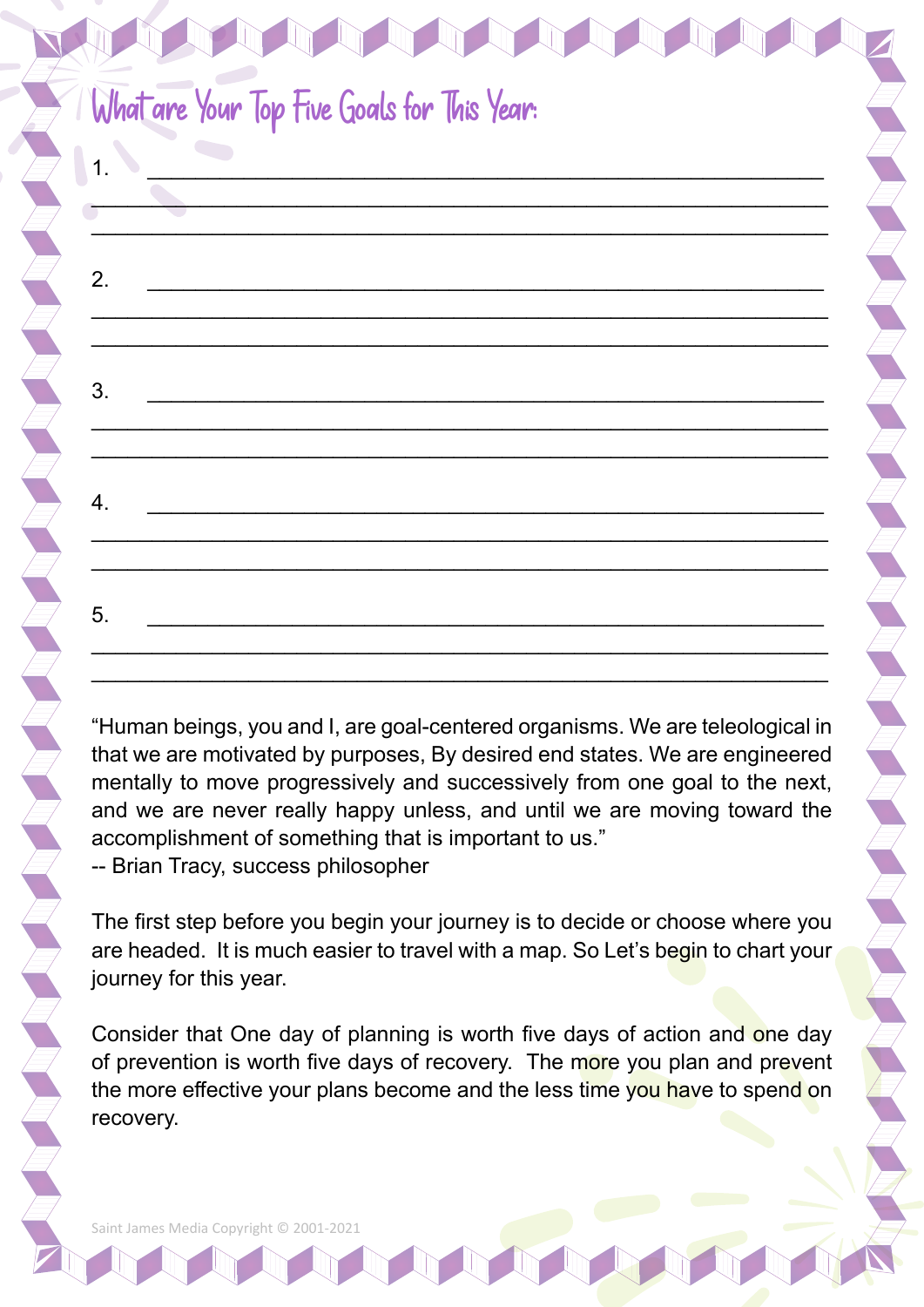## Work on Yourself like a Work of Art. Through Goal Setting

**ANNANNAN** 

Goal:

Context:

What are the obstacles or barriers that stand in your way?

What additional knowledge, information or resources will the accomplishment of this goal require?

Actions to Take and When (date) will you take them?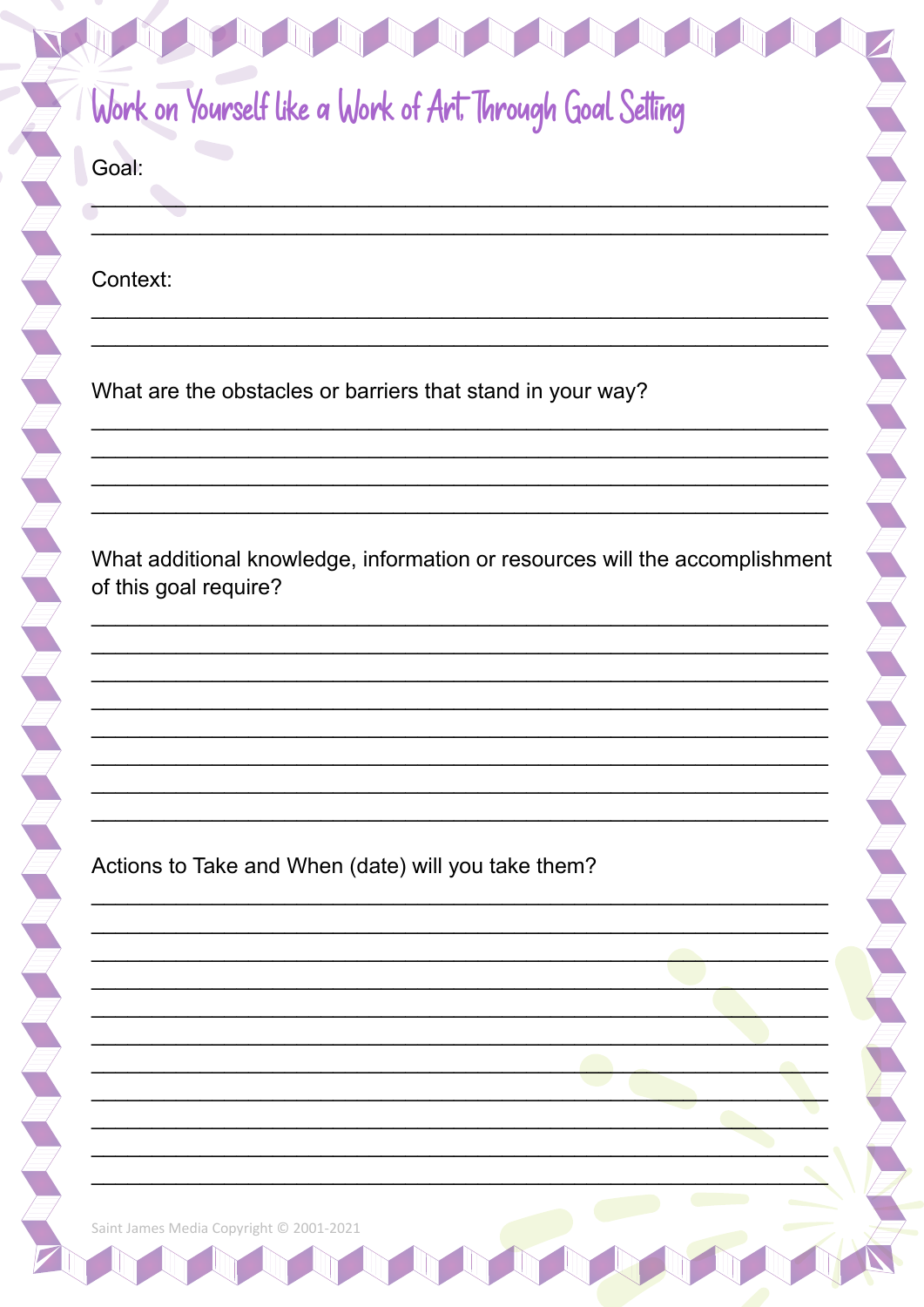# **Yearly Calendar of Accomplishment**

For each month list the milestones, where you want to be in regard to the accomplishment of each goal. Imagine that you are the CEO of your life, the truth is that you are! Now chart where you want to be and at the end of each month chart where you are a kind of check and balance to your progress. Alter your plan if needed.

**ANANNI** 

#### January:

#### February:

#### March:

**Quarterly Review:** What's working and what's not working or observations.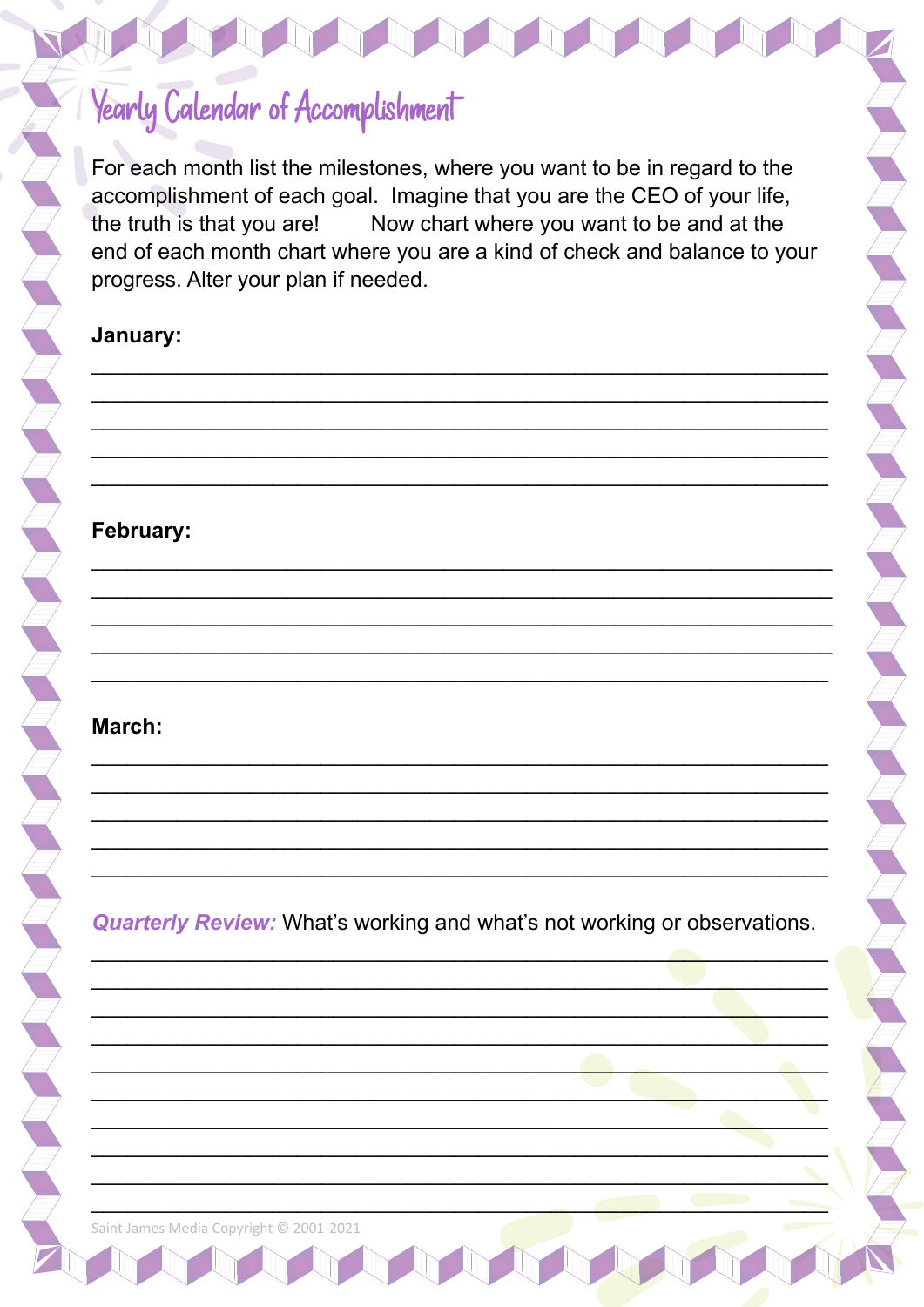#### June:

EN SIGNAL

**Quarterly Review:** What adjustments do you need to make? What support do you need?

AAAA

Success is a process not a goal. It is a way of living a way of being and a conscious choice in which you choose to live. Great, powerful and successful people take daily actions towards their goals. Everything Counts!

"I challenge you to make your life a masterpiece. I challenge you to join the ranks of those people Who live what they teach, who walk their talk. Live with Passion!" -- Anthony Robbins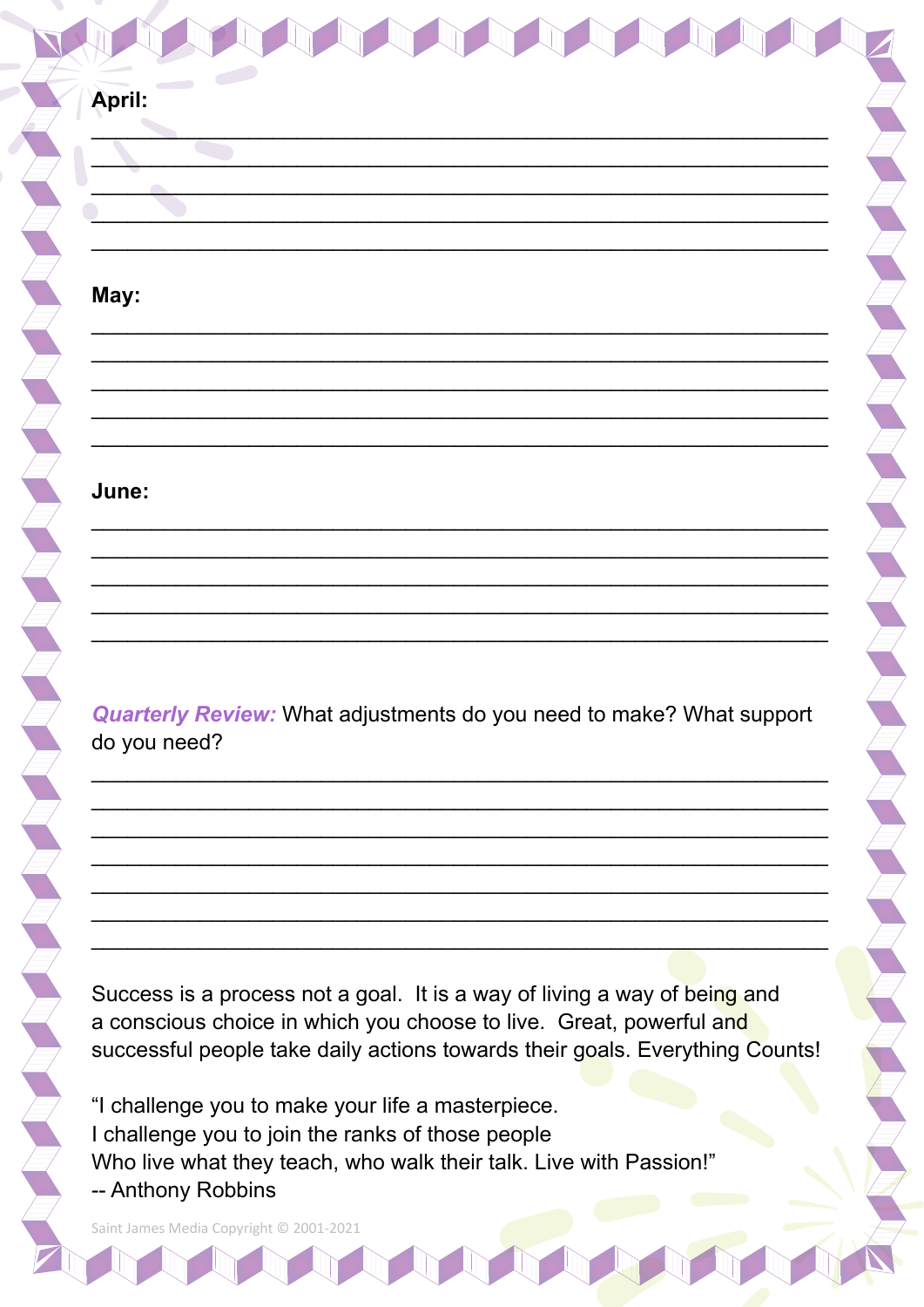## August:

#### September:

## **Quarterly Review:**

NOTES

You have ninety more days before the year is over, time to get straight with yourself in an empowering manner. Keep believing in yourself and having faith in your life. Surround yourself with people who expect more from you than you expect from yourself.

**ARAY** 

e de la partida de la partida de la partida de la partida de la partida de la partida de la partida de la partida de la partida de la partida de la partida de la partida de la partida de<br>Del partida de la partida de la par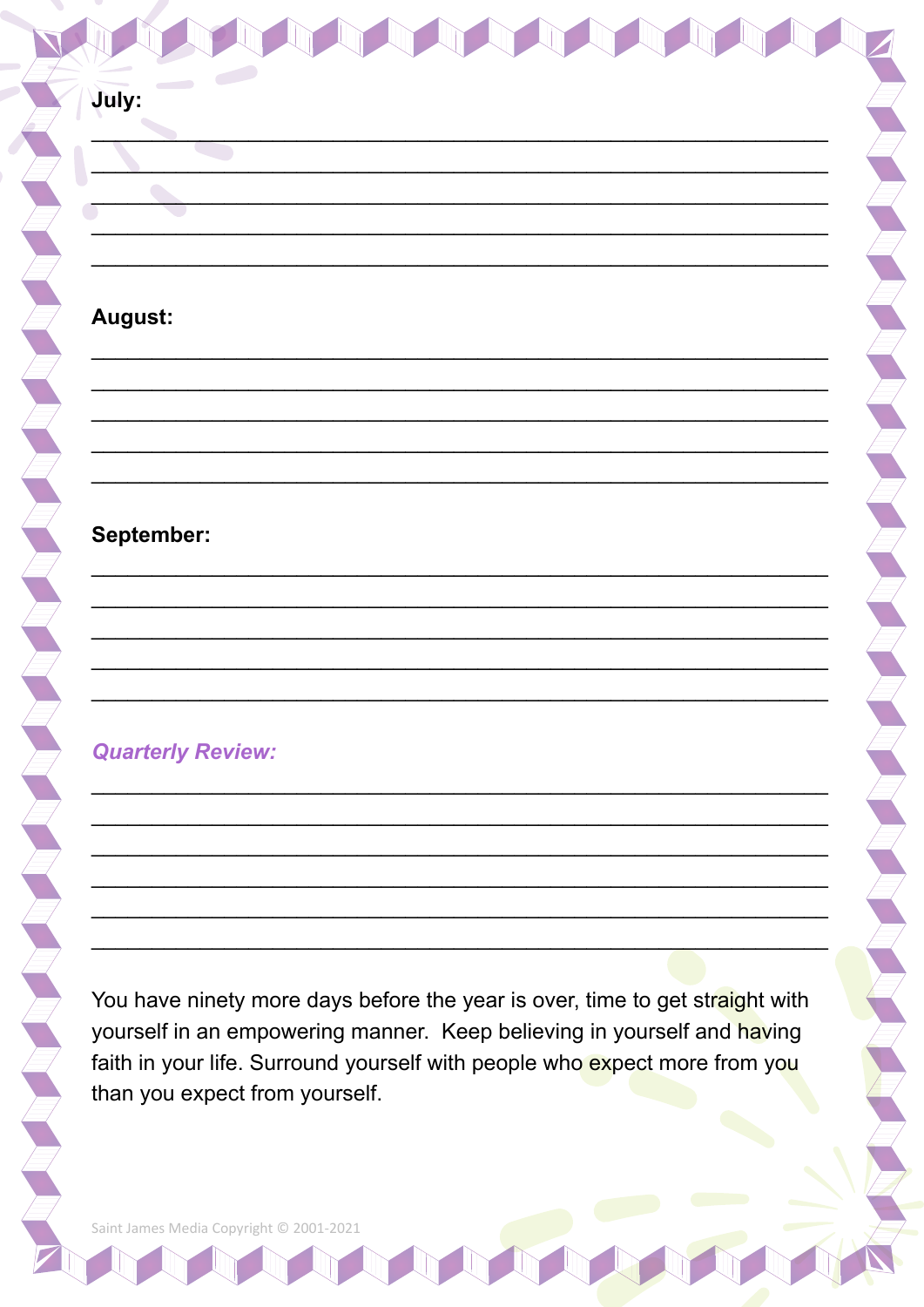## October:

#### November:

#### December:

Your Actions Speak So Loudly that no one can ever hear a word you are saying!

**MAXXXXXX** 

Let's See what you Created for Yourself This Year...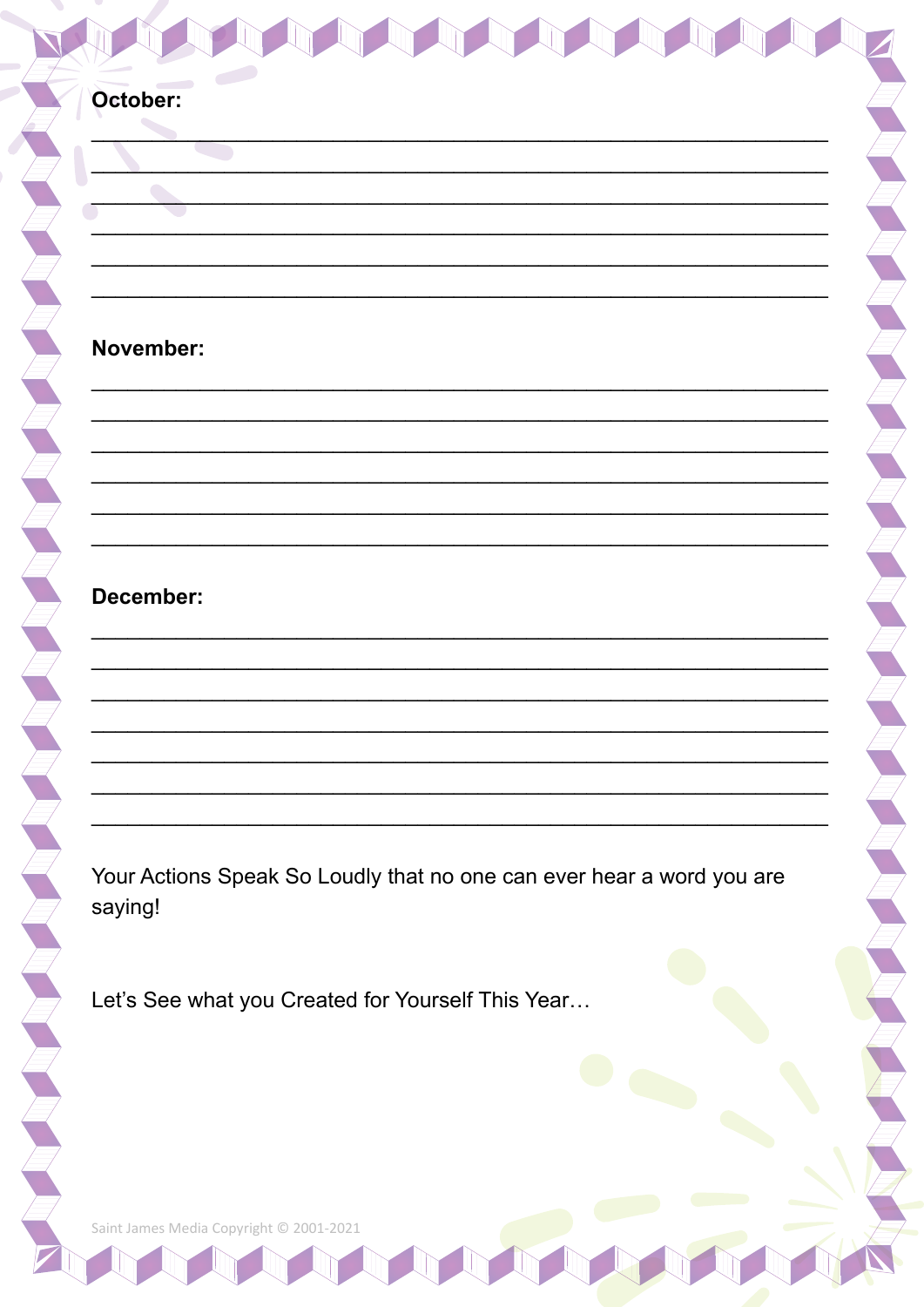| _______________________, in the year________<br>lived $a(n)$               | life. |  |
|----------------------------------------------------------------------------|-------|--|
| I created for myself:                                                      |       |  |
|                                                                            |       |  |
| My family and friends were:                                                |       |  |
|                                                                            |       |  |
| The world now knows me as:                                                 |       |  |
| I accomplished:                                                            |       |  |
|                                                                            |       |  |
| I had fun, vacationed and had adventures                                   |       |  |
|                                                                            |       |  |
| Resolved issues of integrity in the following areas and became so freed up |       |  |
|                                                                            |       |  |
|                                                                            |       |  |